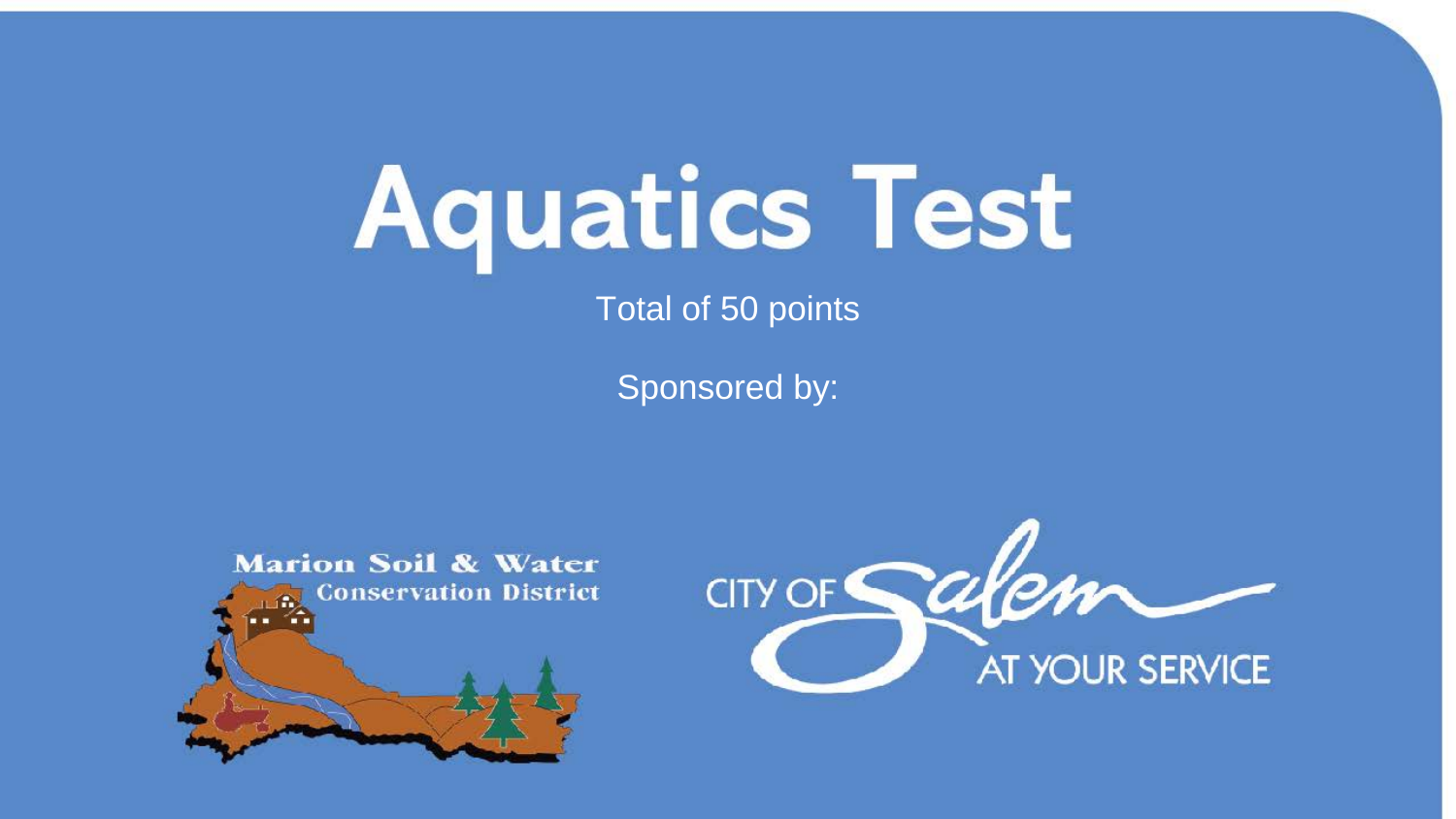1. Salmon are streamlined and move easily through water. The external anatomy of the fish includes 8 fins that provide [maneuverability. Label the 6 fins shown in the picture below. \(6 points, one for each fin\) Resource Link: SALMONID](https://silo.tips/download/salmonid-anatomy-dissection-workshop-handbook)



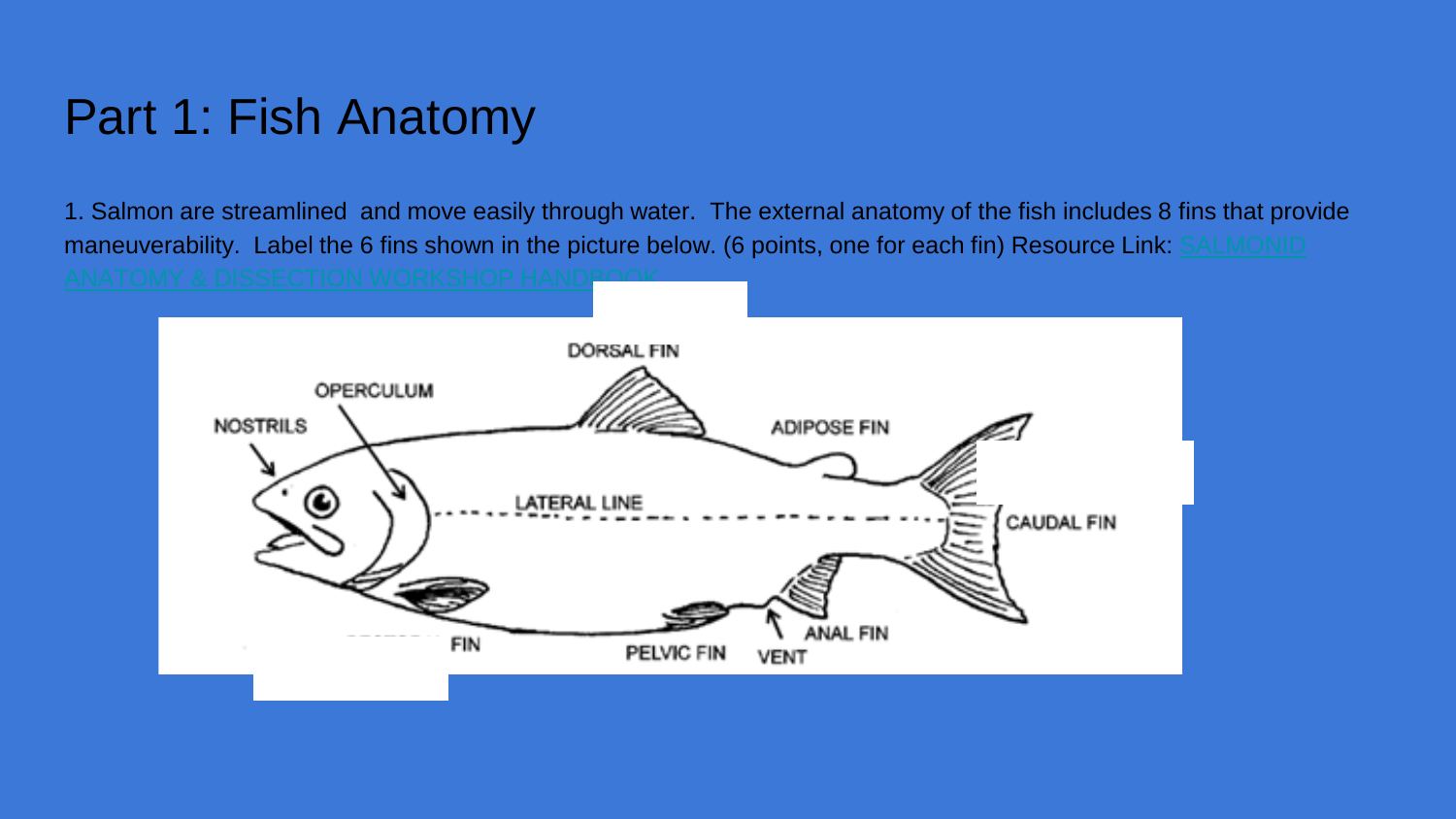3. In the pictures below: label the gender (male or female) of the fish and correctly label the structures at the end of the white pointer. Grading notes: (4 points) one point for each answer. Resource Link: SALMONID ANATOMY & DISSECTION



Gender: Female Structure: Eggs or ovaries

Gender: Male Structure: Testes or sperm sac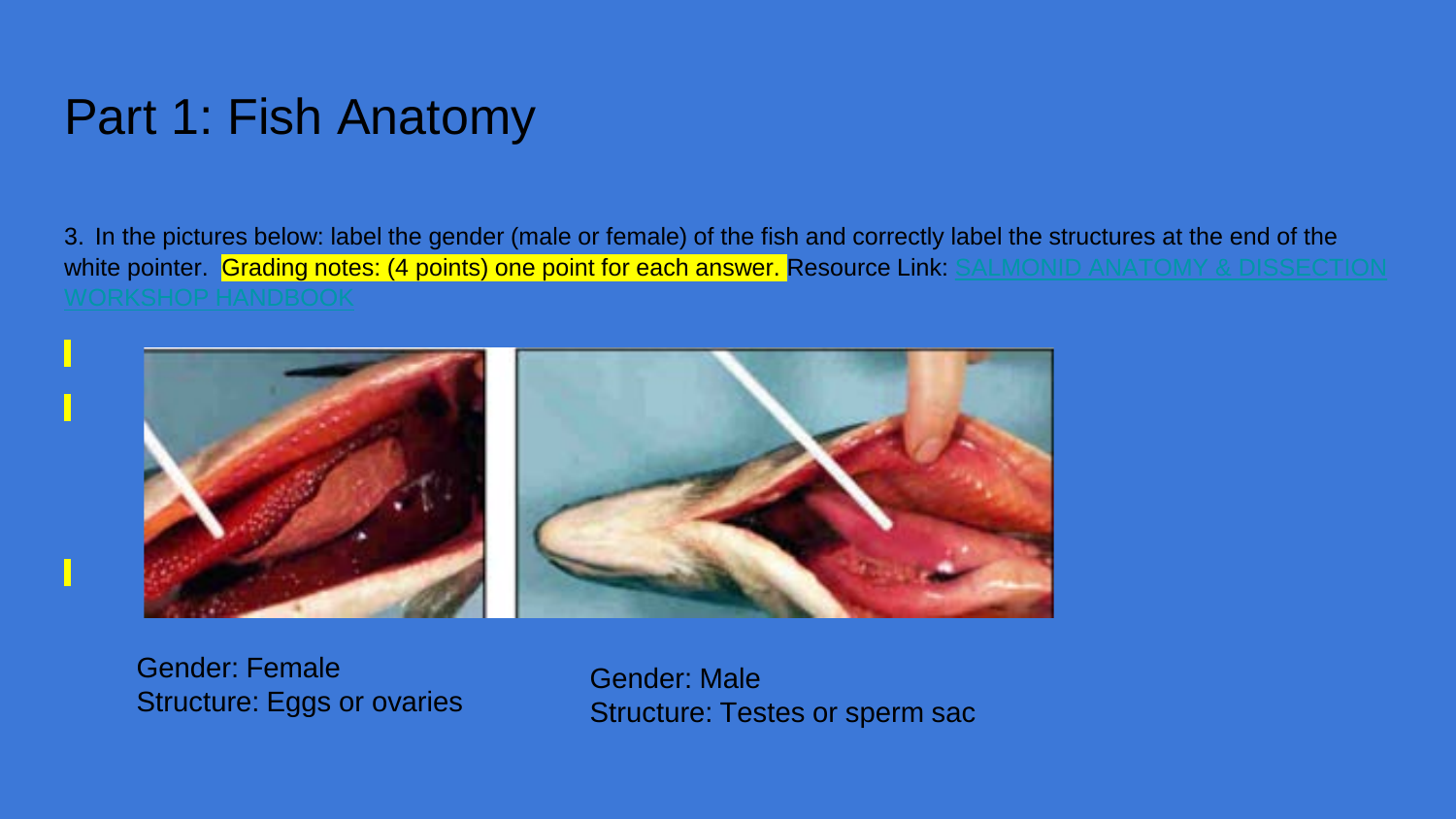4. Circle the name of the organ at the end of the white pointer. Grading notes: (1 point) Resource Link: [SALMONID ANATOMY & DISSECTION WORKSHOP HANDBOOK](https://silo.tips/download/salmonid-anatomy-dissection-workshop-handbook)

a. Heart

b. Liver

c. Kidney

d. Swim Bladder

Answer: C

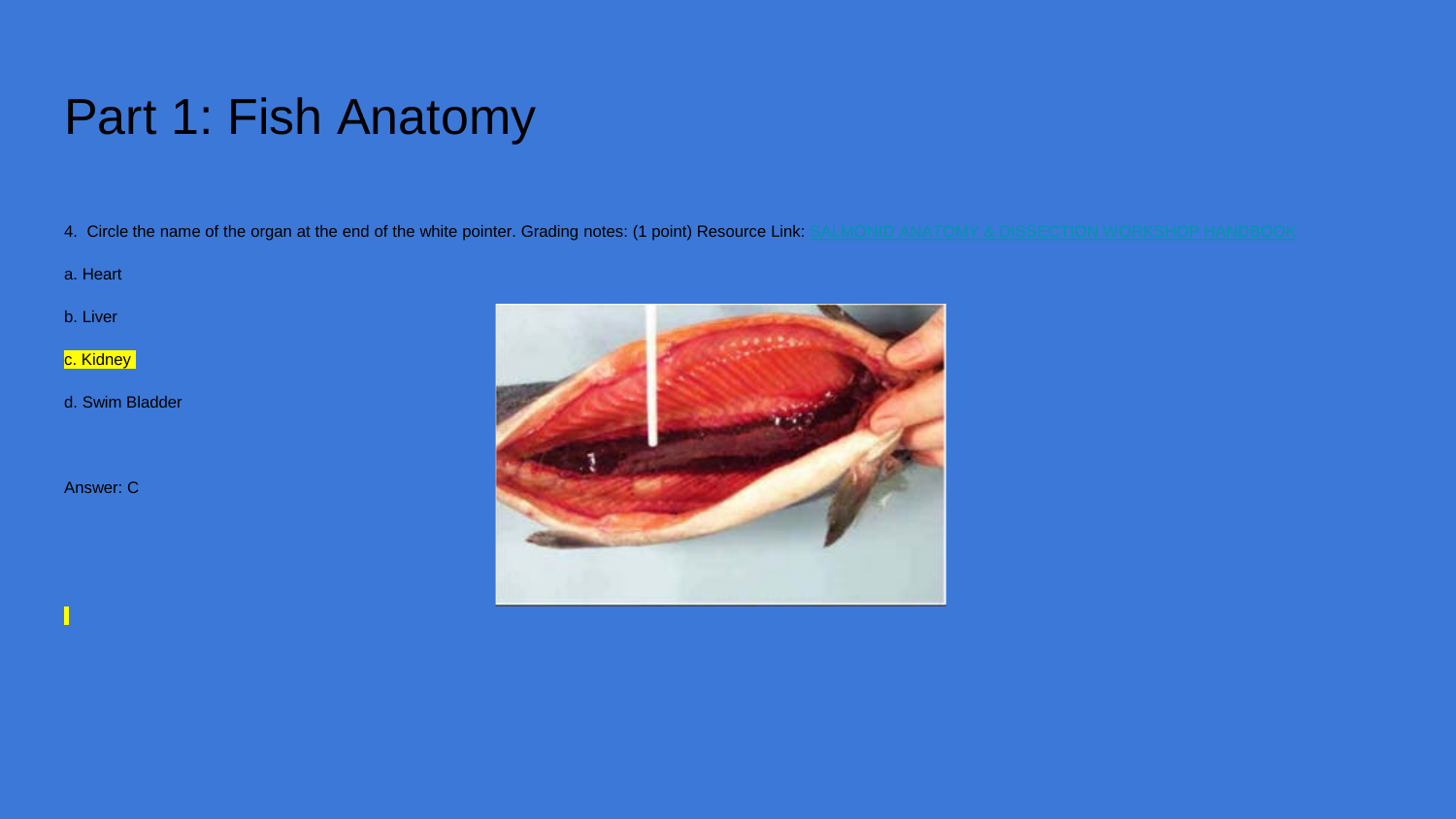5. What is the function of the pictured organ? Grading notes: (1 point)Resource Link: [SALMONID ANATOMY & DISSECTION WORKSHOP HANDBOOK](https://silo.tips/download/salmonid-anatomy-dissection-workshop-handbook)

a. Pump blood

 $\blacksquare$ 

- b. Assist digestion
- c. Filtration and osmoregulation
- d. Floatation

Answer: C

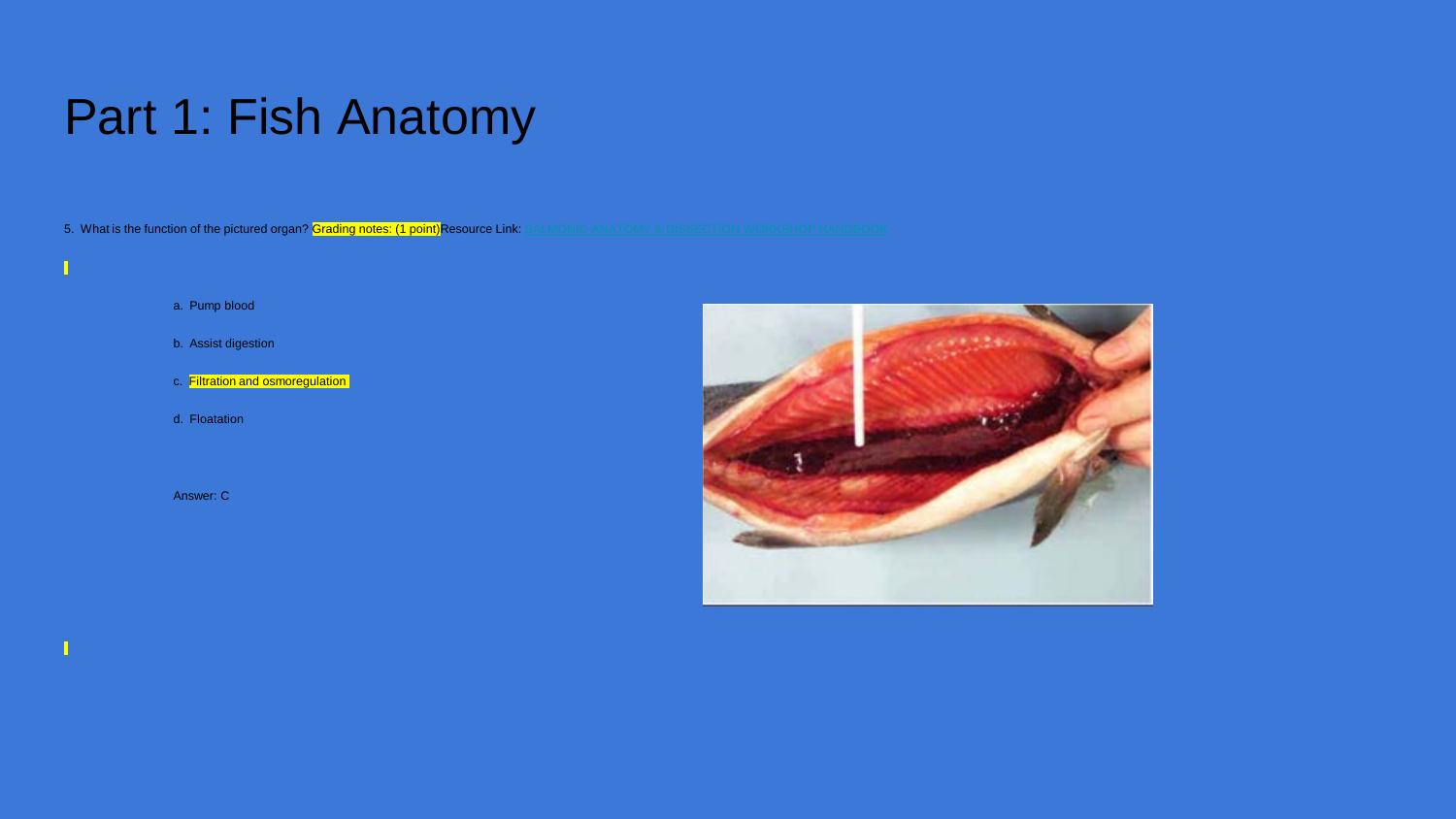#### Part 2: Macroinvertebrates

Follow these instruction on how to find the video here: [salmon watch video instructions.docx](https://docs.google.com/document/d/1r7MnUyb6-18Iz4oh31SgyYa8p11WDwqy/edit#heading=h.gjdgxs), Wa[t](https://worldsalmoncouncil.org/salmonwatch/)ch the Macroinvertebrate video at <https://worldsalmoncouncil.org/salmonwatch/> to answer the following questions.

6. Name two of the main groups of macroinvertebrates? (2 Points)

7. What is a bioindicator?

Grading notes: (1 point) Answer: an organism whose status in an ecosystem is an indication of the ecosystem's health

8. How are macroinvertebrates classified as bioindicators? Grading notes: (1 point)

- a. Large to small
- B. Tolerant, intolerant, Sensitive
- c. Coloration
- d. All the above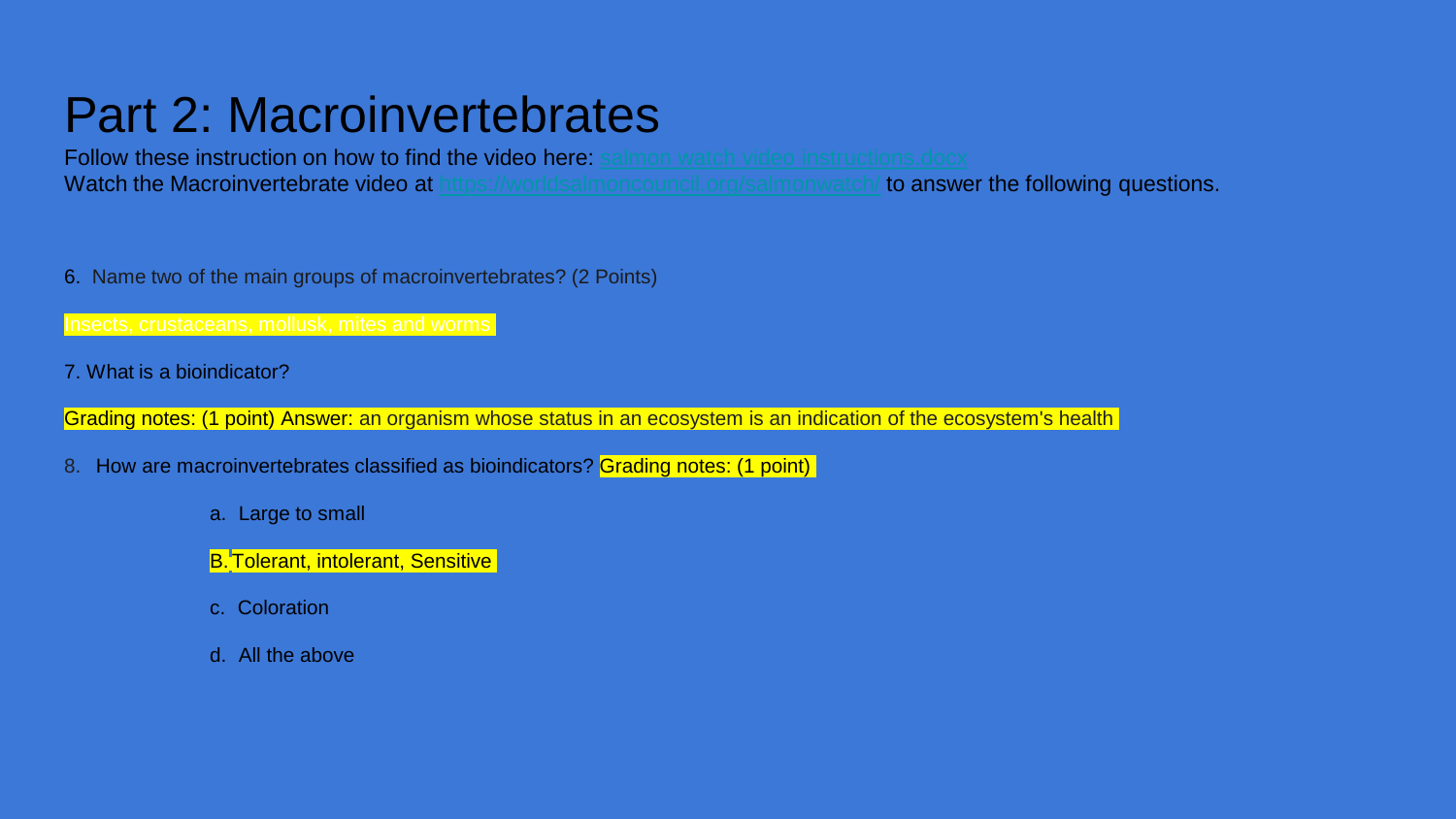#### Part 2: Macroinvertebrates

**Follow these instruction on how to find the video here:** [salmon watch video instructions.docx](https://docs.google.com/document/d/1r7MnUyb6-18Iz4oh31SgyYa8p11WDwqy/edit#heading=h.gjdgxs) Wa[t](https://worldsalmoncouncil.org/salmonwatch/)ch the Macroinvertebrate video at <https://worldsalmoncouncil.org/salmonwatch/> to answer the following questions.

- 9. Why are macroinvertebrates important to salmon?
- Grading notes: (1 points)

1 point for relation from macros to salmon: some are important food source for salmon. Could also relate to ecosystem: the macros are a part of the overall food chain/web. Can also include... They help cycle nutrients (within the stream and outside the stream because many macros live outside the water as adults).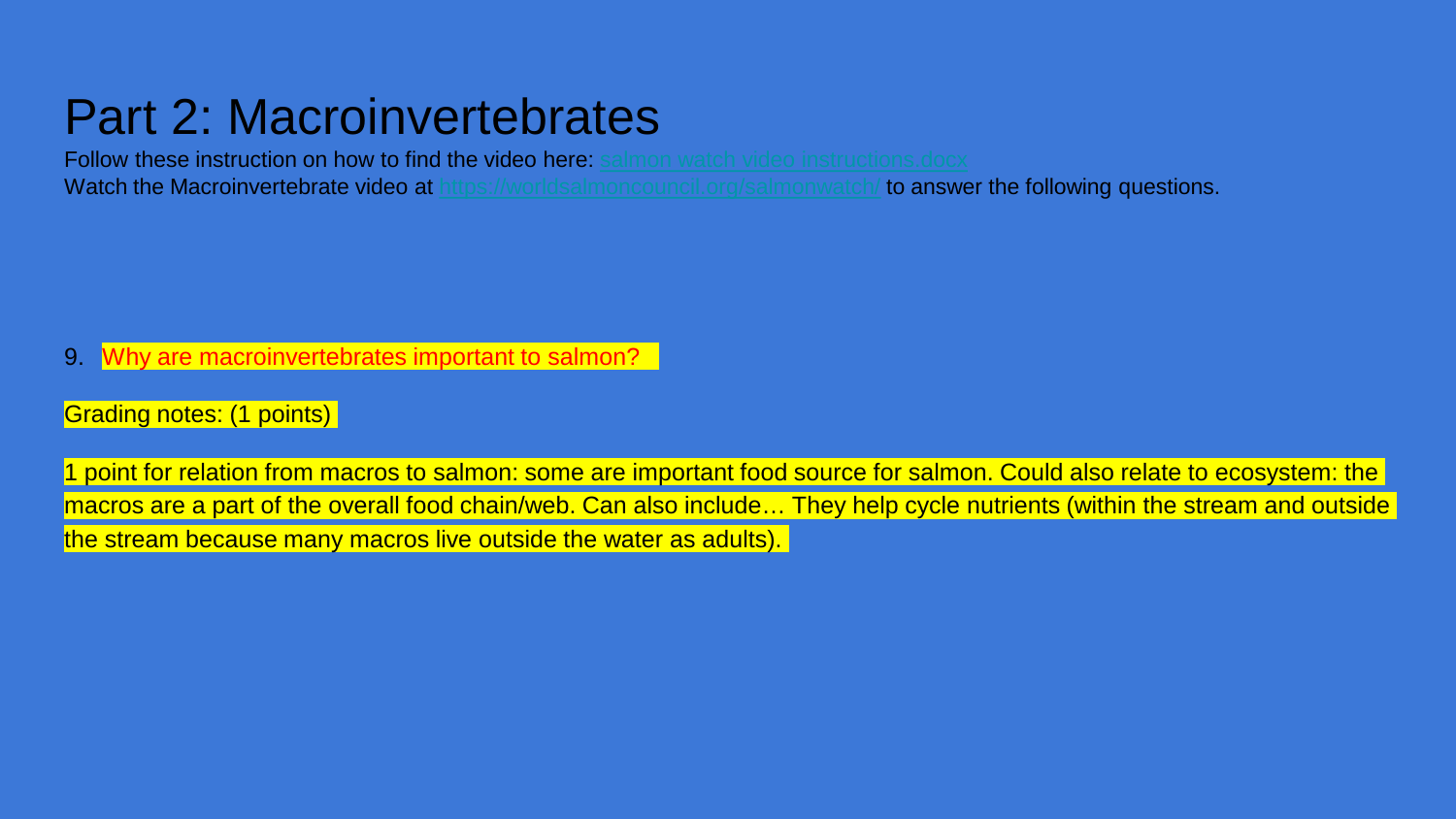#### Part 3: Harmful algal blooms (HABs)

Harmful algal blooms (HABs) can affect ecosystems, recreation, and water systems. As a manager of a popular summer lake located in a watershed that has both an urban and agricultural uses you need to know the risks associated with HABs and plan to mitigate the risks to recreationists. Resources that can be used:

10. What are cyanobacteria (harmful algae) and what causes them to bloom? (2 point)

(1 point for bacteria and 1 point for they multiply quickly in warm weather, in areas where there is low flow and high nutrient levels.

Cyanobacteria are not algae at all. They are primitive bacteria found naturally in fresh and salt water all over the world. They are a beneficial bacteria that helped to create and sustain our oxygen atmosphere. In Warm weather, nutrients and low water flow can help these bacteria multiply quickly into what we call a bloom. Sometimes these blooms can produce cyanotoxins that can be harmful to people and pets.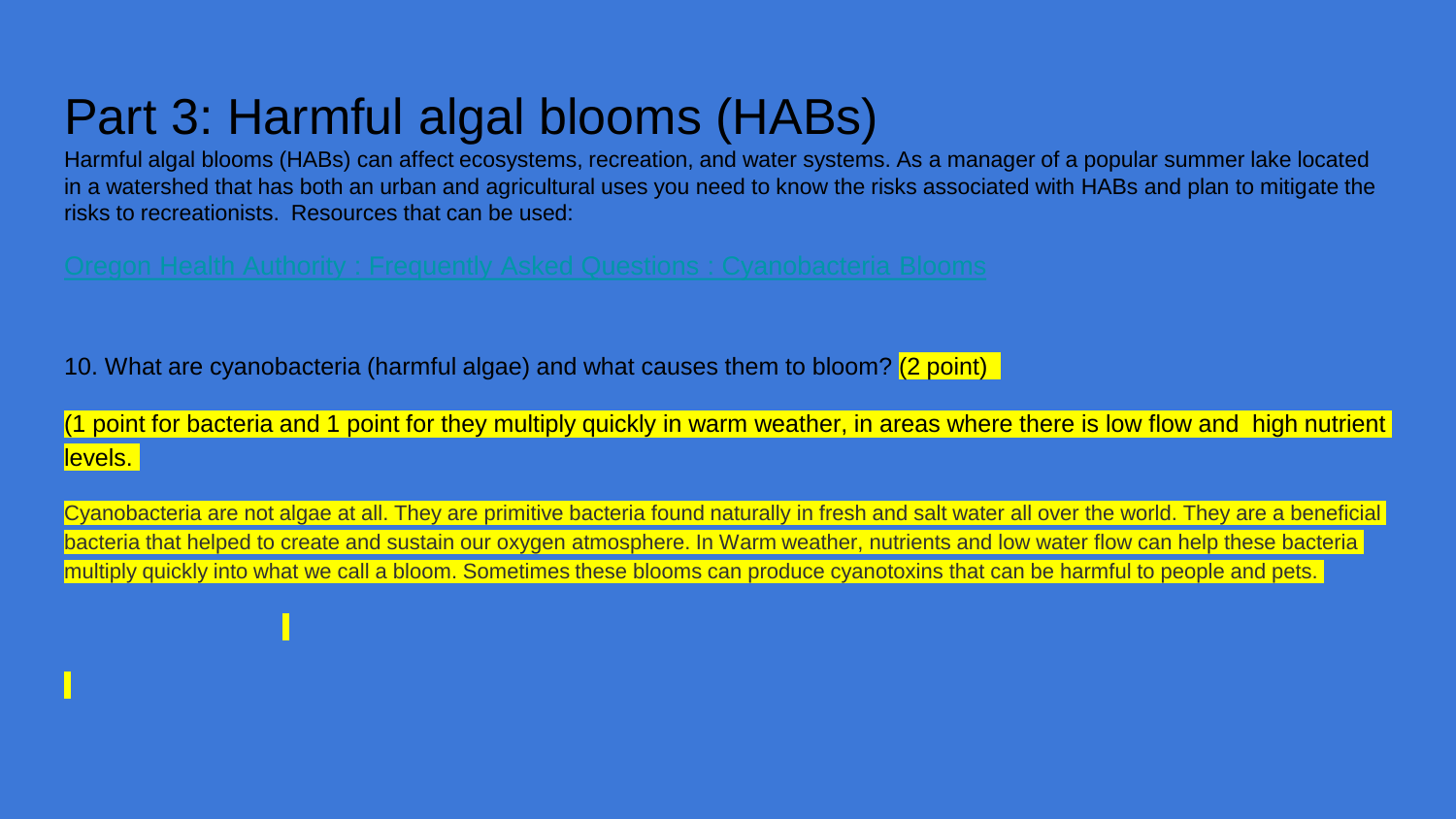### Part 3: Harmful algal blooms (HABs) Cyanobacteria

Harmful algal blooms (HABs) can affect ecosystems, recreation, and water systems. As a manager of a popular summer lake located in a watershed that has both an urban and agricultural uses you need to know the risks associated with HABs and plan to mitigate the risks to recreationists. Resources that can be used:

11. List two negative effects to people or pets from HABs.Grading notes: (2 points)

Potential answers: When cyanotoxin levels exceed [EPA health advisory levels](https://www.epa.gov/sites/production/files/2016-11/documents/harmful_algal_blooms_and_drinking_water_factsheet.pdf) for tap water, people are at risk of various adverse health effects, from gastrointestinal issues to liver and kidney damage. They can get rashes too. Drinking water supplies can be impacted and shellfish and seafood can become contaminated. Recreation areas may need to close, which can have economic impacts to people. Pets can get ill too. Dogs are especially prone because they drink and play in the water. Any two of these or other good answers will suffice.

Not all blooms are harmful, but some cyanobacteria can produce cyanotoxins that can cause **serious illness or death in pets, livestock and wildlife**. These toxins can also **make people sick**, and in sensitive individuals also cause a red, raised rash or skin, ear and eye irritation.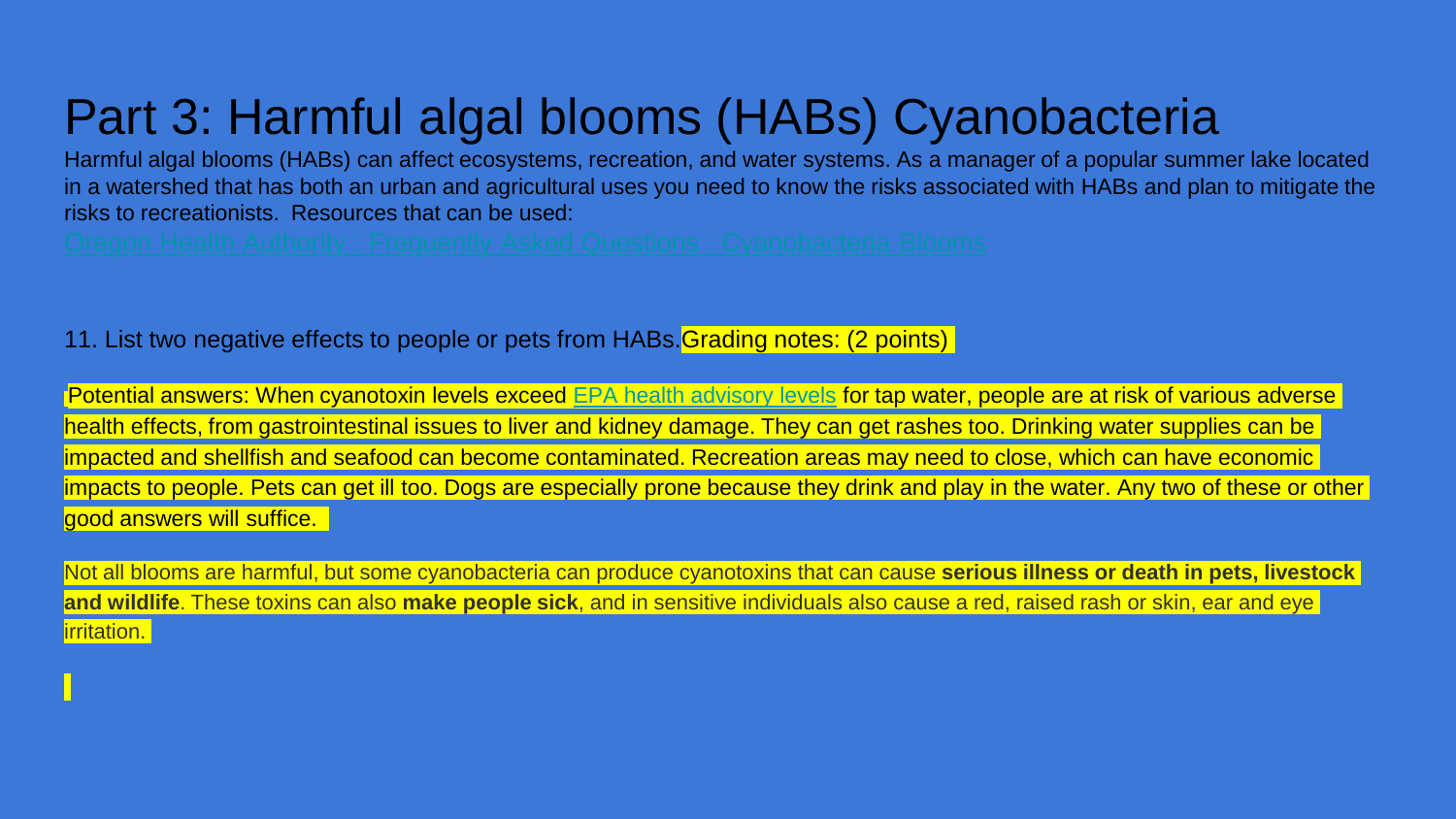## Part 3: Harmful algal blooms (HABs) Cyanobacteria

Harmful algal blooms (HABs) can affect ecosystems, recreation, and water systems. As a manager of a popular summer lake located in a watershed that has both an urban and agricultural uses you need to know the risks associated with HABs and plan to mitigate the risks to recreationists. Resources that can be used:

12. If you suspect a algae bloom in the lake you manage, explain what your monitoring plan would be for the HAB and how would notify the public. Grading notes: (2 points)

Possible answers: (1 point) Take water quality samples confirm the bloom has toxins – the lab should provide a timeline for monitoring – # days of weeks and weeks per months. But could also say every other week.

1 point for notifying the OHA and the public about the HAB, through posters, website,flyers, etc.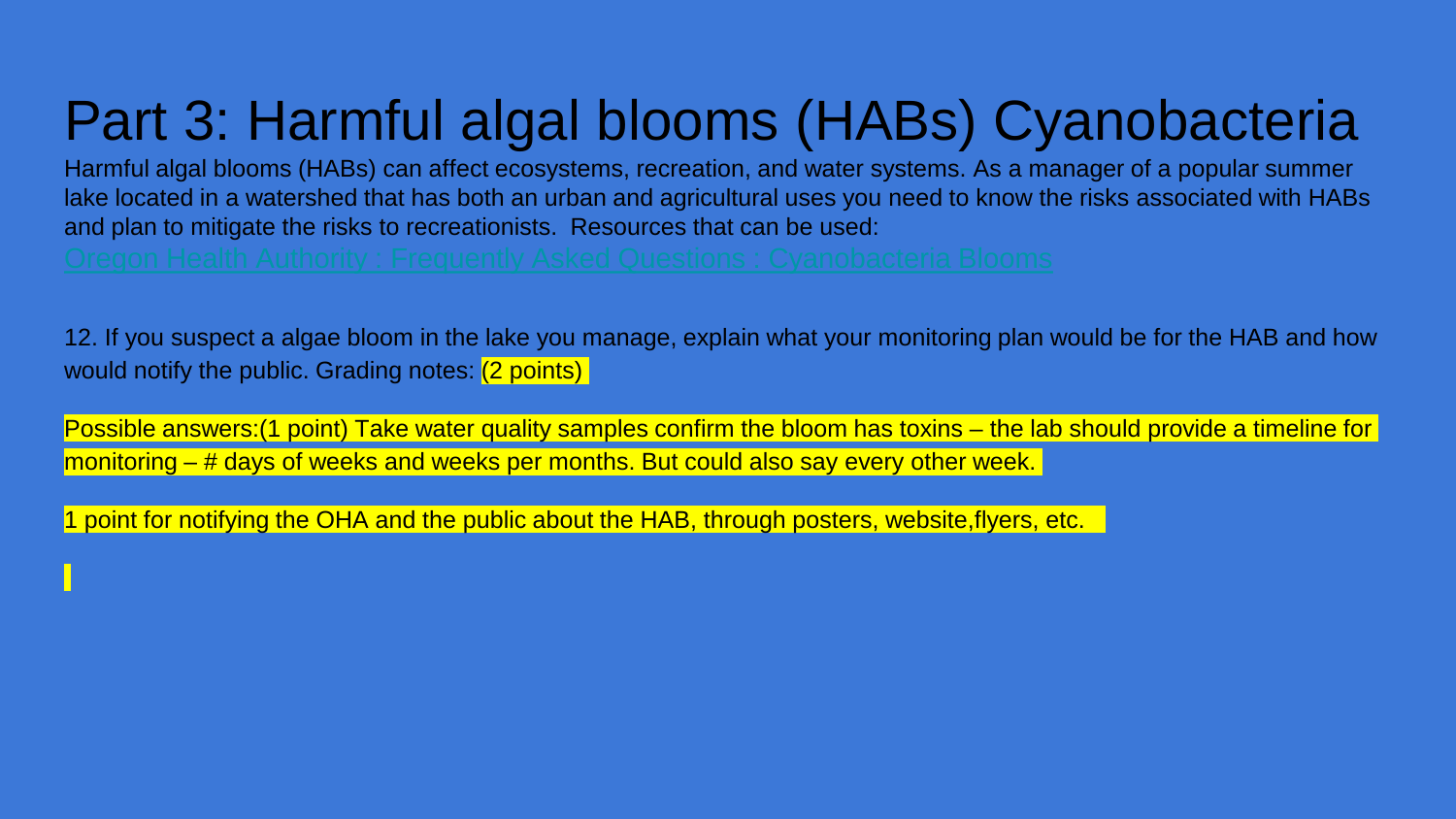Harmful algal blooms (HABs) can affect ecosystems, recreation, and water systems. As a manager of a popular summer lake located in a watershed that has both an urban and agricultural uses you need to know the risks associated with HABs and plan to mitigate the risks to recreationists. Resources that can be used:

13. When looking at what causes cyanobacteria blooms, can you identify two groups in the watershed that you can work with to help reduce the amount of nitrogen and phosphorus from reaching the lake. Explain a practice or method that can be used with each to help reduce runoff from their land use or activities. Grading notes: (4 points)

Any two groups will work: farmers, ranchers, city dwellers, cities, the county, watershed councils, conservation agencies, forest managers. (2 correct  $answers = 2 point).$ 

Any two actions that reduce N or P loads to the waterbody. Most common answers: less fertilization or herbicide application, create buffers, keep cows out of creeks, pick up dog waste, reduce irrigation runoff from ag and urban areas, reduce stormwater runoff in urban areas, improve nutrient management, use conservation tillage, use cover crops. (2 correct answers = 2 points).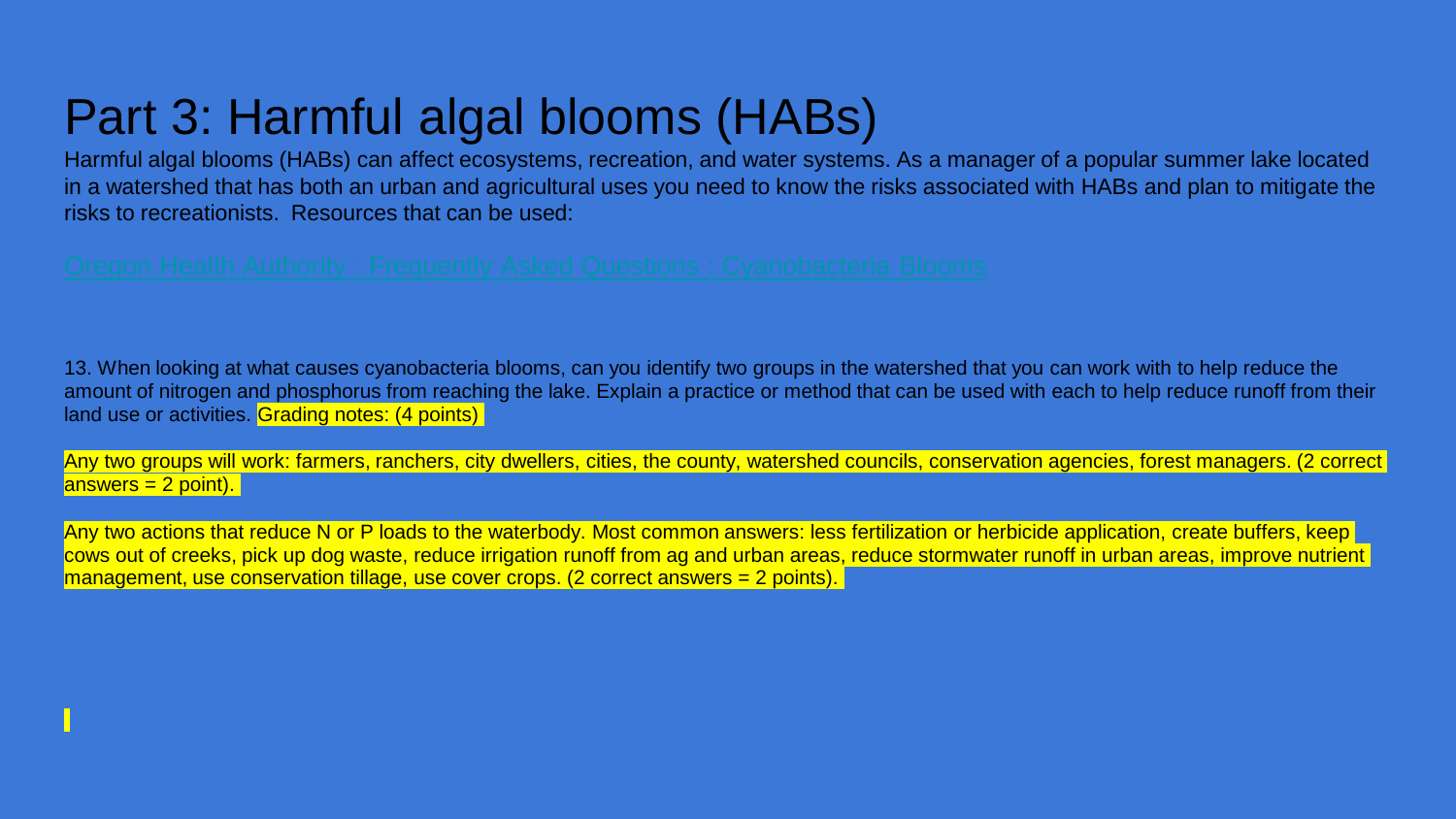[You are contacted by a landowner to assess the site for water quality and backyard habitat along a creek in town. Resource: https://www.cityofsalem.net/Pages/benefits-of-riparian-](https://www.cityofsalem.net/Pages/benefits-of-riparian-areas.aspx)

14. List two benefits of a riparian area. (2 points)

Any of these answers:

A.filtering pollutants such as nutrients and sediments, helping to keep in-stream water cleaner.

- holding streambanks in place, helping to reduce erosion and reduce localized flooding due to buildup of in-stream sediment, all of which help protect property.
- shading streams, which helps keep stream water cool. Cooler water holds more dissolved oxygen, which is critical for aquatic life.
- slowing and absorbing flood waters.
- providing food and habitat for wildlife whether they live on land, in the water, or in the sky.
- **allowing for wildlife movement within natural corridors.**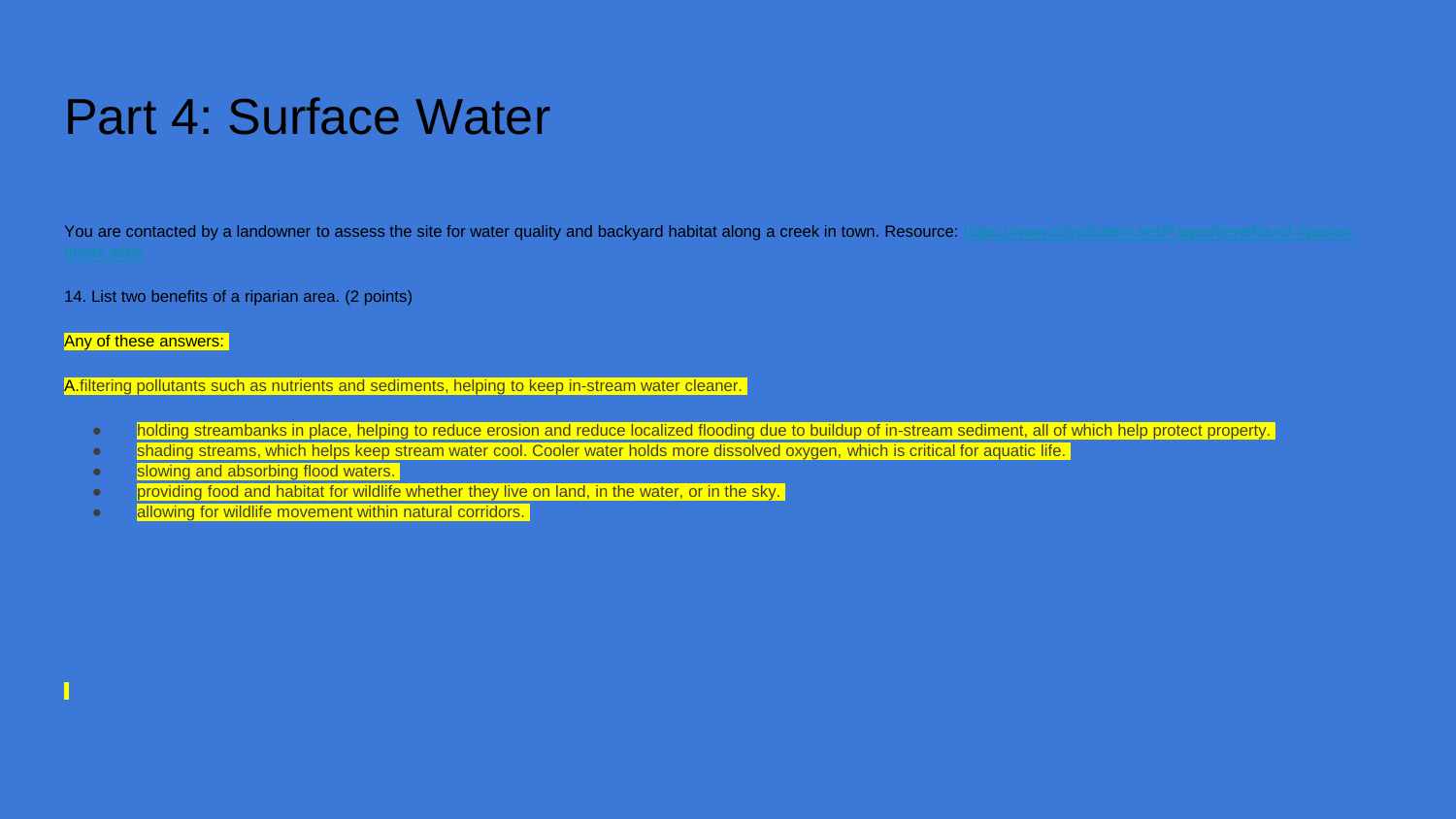You are contacted by a landowner to assess the site for water quality and backyard habitat along a creek in town. Resource: https://www.cityofsalem.net/Pages/

14. List two ways the landowner could improve this riparian habitat. (2 points)

- Preserve and maintain current riparian areas on your property.
- Plant bare slopes with native vegetation to create a riparian buffer.
- Remove invasive species such as Himalayan blackberry and English ivy and replace them with native Oregon vegetation such as Snowberry and Douglas spirea.
- Reduce or eliminate fertilizer, pesticides, and herbicides from your yard and garden. Check out **[alternatives.](https://www.cityofsalem.net/Pages/grow-a-healthy-lawn-and-garden.aspx)**
- Reduce the amount of impervious surface on your property, consider switching to pervious pavers, or removing impervious surfaces where possible.
- **Create a rain garden on your property to help filter out rooftop runoff pollution. [Download](https://www.cityofsalem.net/CityDocuments/stormwater-design-handbook-for-home-and-small-projects.pdf) a DIY** guide to creating a rain garden.

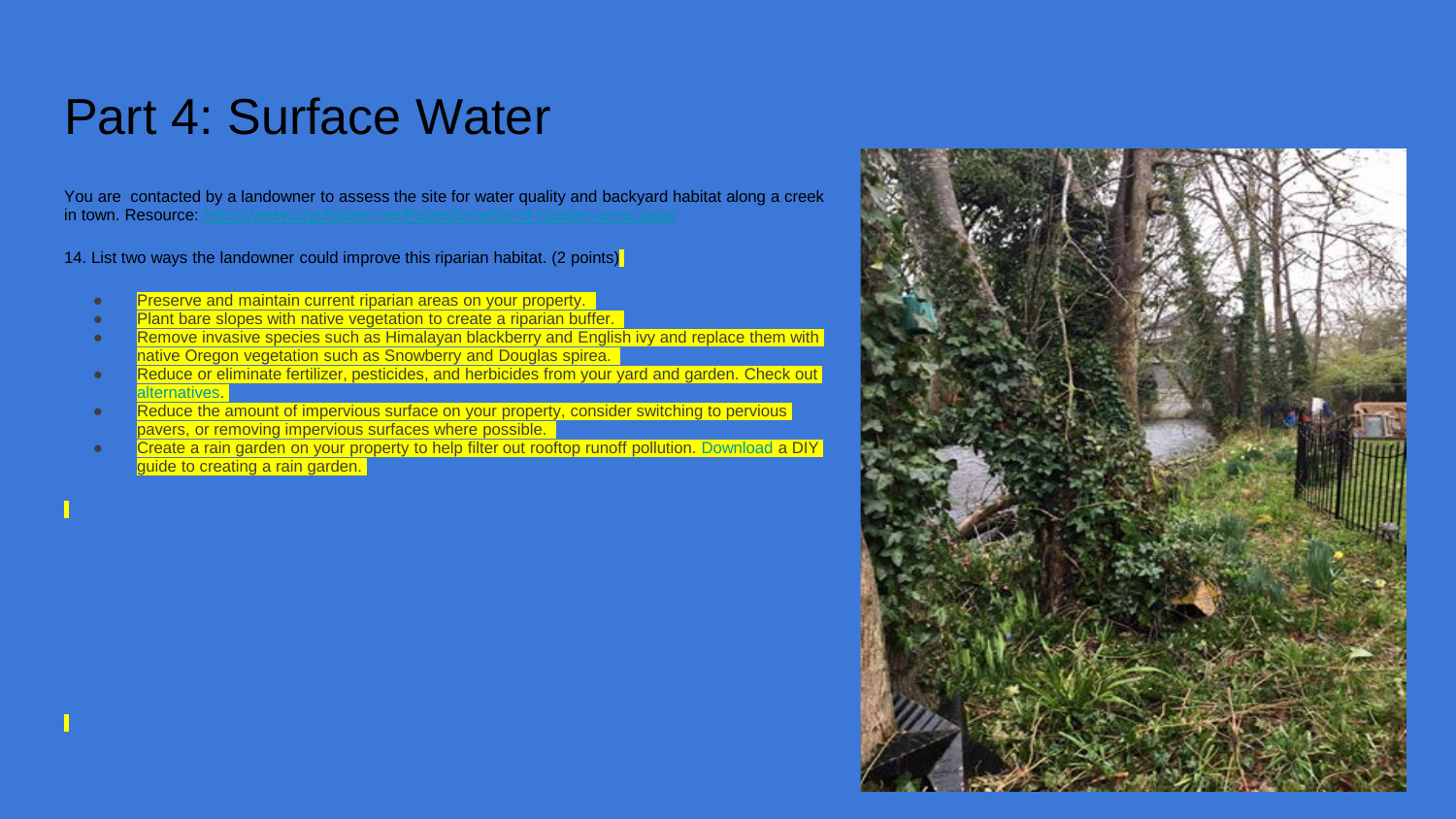15.In the water cycle, what is the process by which water is transferred from the land to the atmosphere by evaporation [from the soil and other surfaces and by transpiration by plants?](https://www.usgs.gov/special-topic/water-science-school/science/evapotranspiration-and-water-cycle?qt-science_center_objects=0#qt-science_center_objects) Grading notes:  $(1 \text{ point})$  Reference:  $USGS -$ </u> Evapotranspiration and the Water Cycle

- a. Condensation
- b. **Evapotranspiration**
- c. Perspiration
- d. Transpiration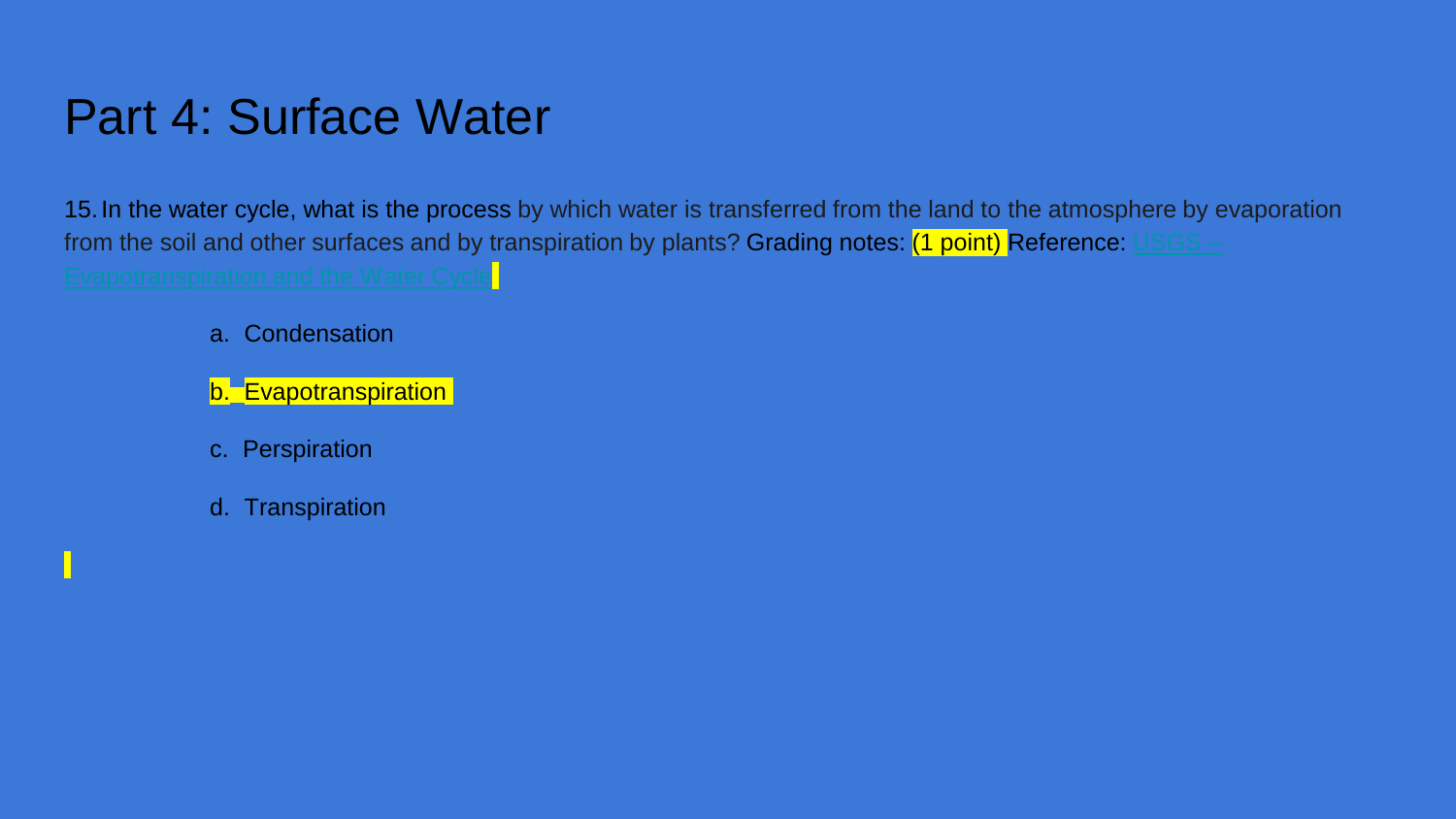16. The amount of water that plants transpire varies greatly geographically and over time. There are a number of factors that determine transpiration rates. Name two of them. (2 points) Reference: USGS – [Evapotranspiration and the Water Cycle](https://www.usgs.gov/special-topic/water-science-school/science/evapotranspiration-and-water-cycle?qt-science_center_objects=0#qt-science_center_objects)

- **Temperature**: Transpiration rates go up as the temperature goes up, especially during the growing season, when the air is warmer due to stronger sunlight and warmer air masses. Higher temperatures cause the plant cells which control the openings (stoma) where water is released to the atmosphere to open, whereas colder temperatures cause the openings to close.
- **Relative humidity**: As the relative humidity of the air surrounding the plant rises the transpiration rate falls. It is easier for water to evaporate into dryer air than into more saturated air.
- **Wind and air movement**: Increased movement of the air around a plant will result in a higher transpiration rate. Wind will move the air around, with the result that the more saturated air close to the leaf is replaced by drier air.
- **Soil-moisture availability**: When moisture is lacking, plants can begin to senesce (premature aging, which can result in leaf loss) and transpire less water.
- **Type of plant**: Plants transpire water at different rates. Some plants which grow in arid regions, such as cacti and succulents, conserve precious water by transpiring less water than other plants.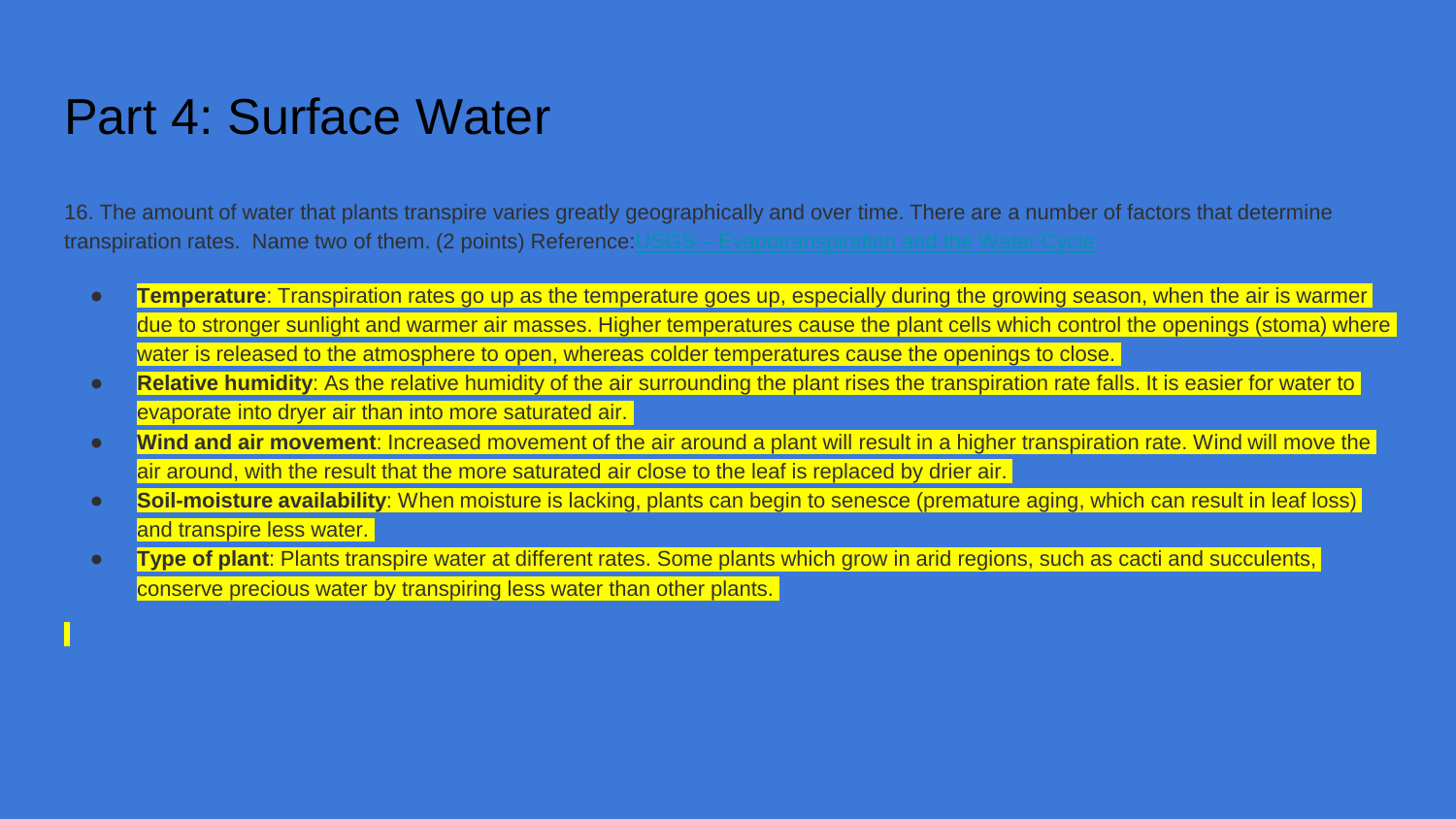17. Which floating leaf aquatic weed is pictured here? Hint: This aquatic invasive plant forms large dense mats that decrease oxygen available in the water, decrease overall water quality, and are damaging to native plants, amphibians, fish, birds, and other wildlife. Grading notes: (1 point) Reference: https://agsci.oregonstate.edu/sites/agscid7/files/ag-ed-

#### a. Gorse



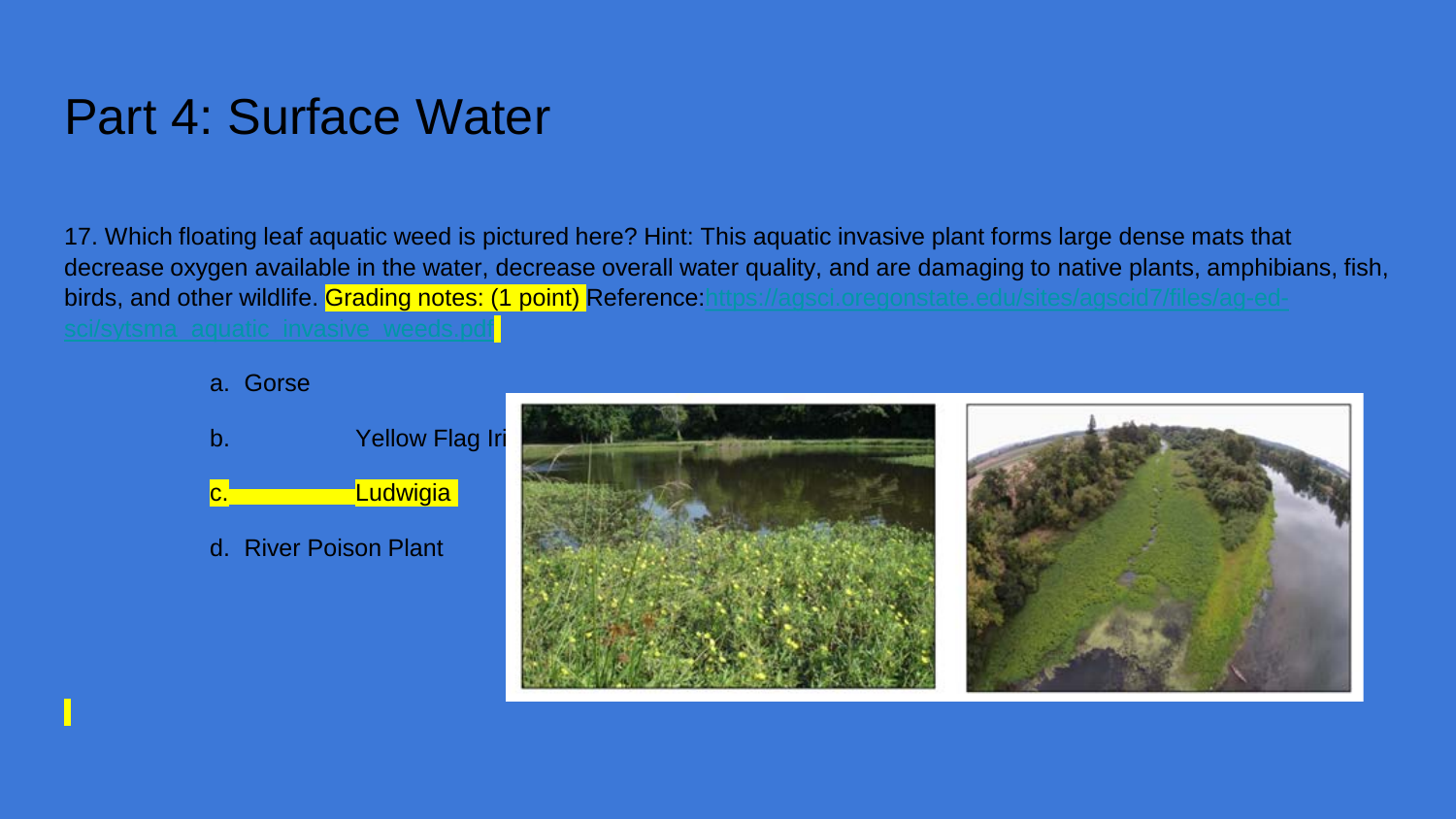18. What role does the dead fish play in this food web diagram? Grading notes: (1 point)

- a. decomposer
- b. secondary producer
- c. primary consumer
- d. secondary consumer

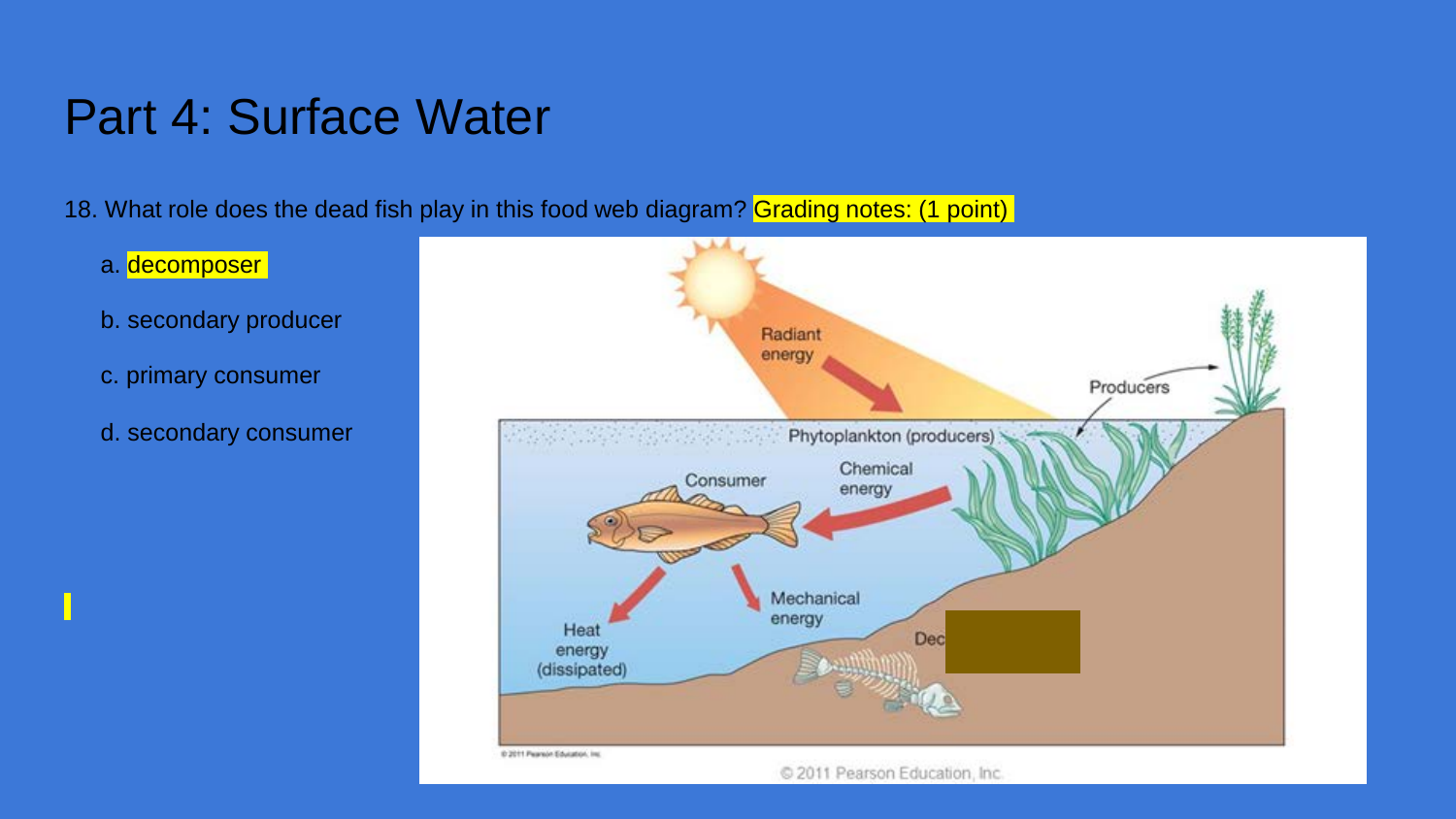### Part 5: Water Power

Read this article to help answer these question: [Tri-City groups leery of \\$33 billion proposal to remove dams](https://www.tri-cityherald.com/news/local/article248998910.html),

22. List two alternate power solutions that would replace the power provided by the dams. Grading notes: (2 points, 1 point for each alternative). Grading: possible answers can include wind, solar, small modular nuclear reactors.

23. List one argument against the dam removal by people whose livelihood depends on the transportation access provided by dam. Grading notes: (1 point): answers can include increased carbon emissions due to rail/road travel versus barges, loss of easy access to water source, loss of transportation of farmed goods by barge.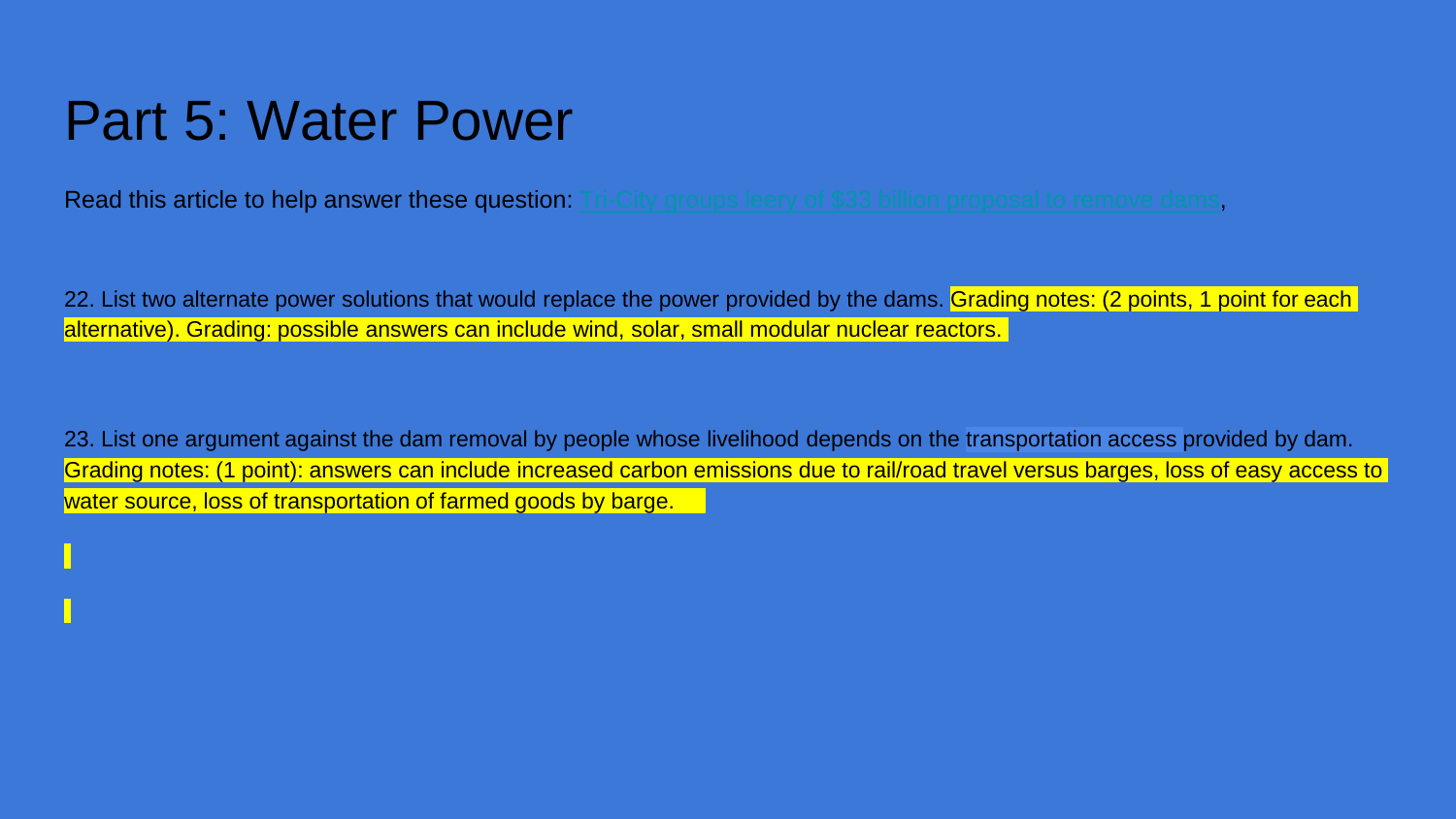### Part 5: Water Power

**Read this article to help answer these questions:** [Tri-City groups leery of \\$33 billion proposal to remove dams](https://www.tri-cityherald.com/news/local/article248998910.html),

24. List two economic impacts of removing dams. Grading notes: (2 points): possible answers can include blackouts, increased power rates, increased carbon emissions, loss of industry and processors in the Northwest due to barge travel being removed, decrease in power available for region.

25. Name one other challenge facing endangered salmon besides the dams? Grading notes: (1 points) Possible answers include ocean conditions, global climate change, increasing temperatures of reservoirs and rivers.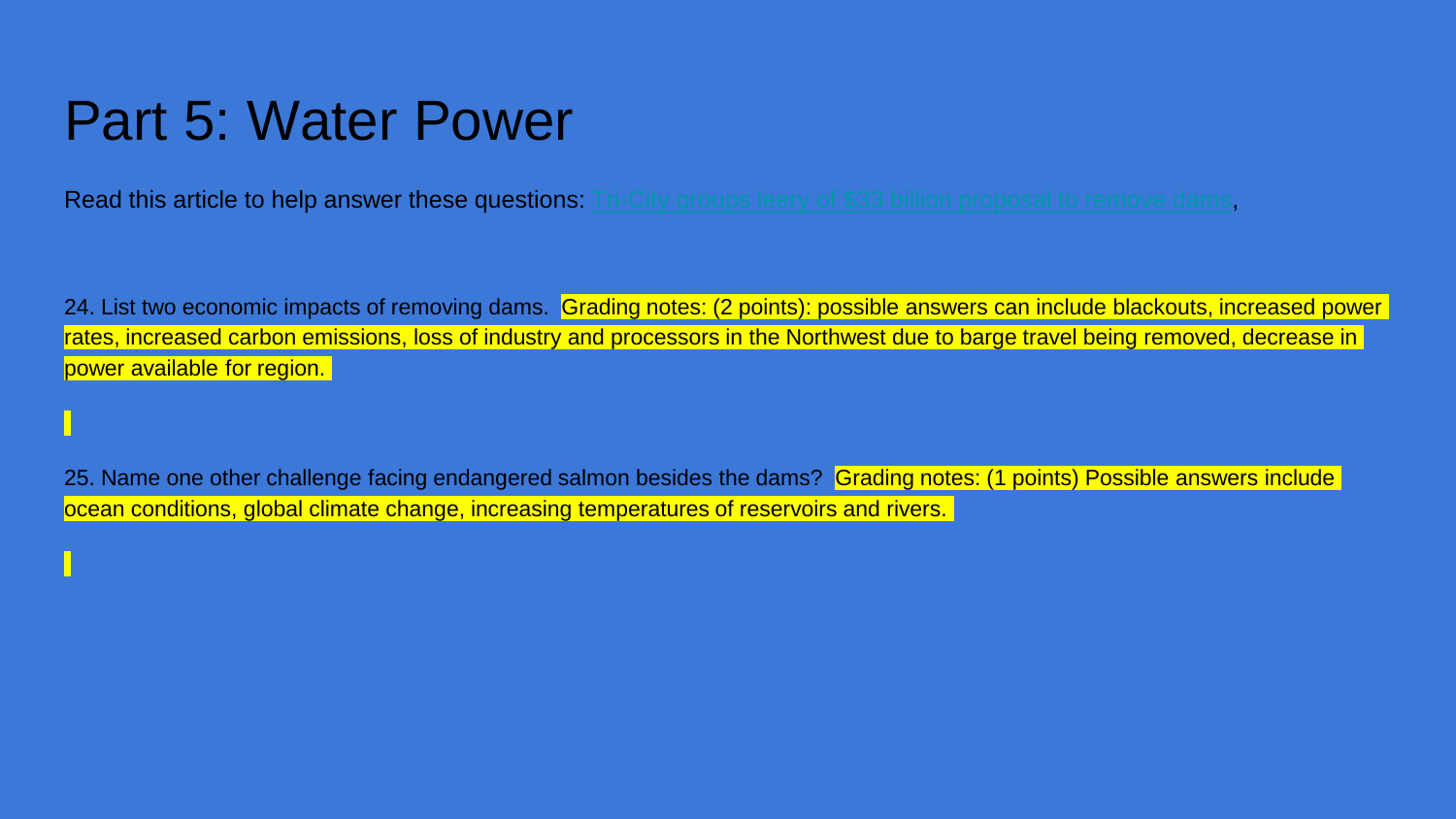#### Part 6: Water and Fire

During the fires of 2020, you were called out to investigate a recent kill of cold-water fish at a shallow slough in a local park. You assessed the site and took water quality samples. This is what you found:

- 50 dead fish floating in the slough
- freshwater flowing into the slough was minimal
- water levels were very low, even for the time of year

#### The water quality test results yielded the following information:

| рH | Dissolved oxygen | Water Temperature | Turbidity | Air temperature |
|----|------------------|-------------------|-----------|-----------------|
| 72 | $6.0$ mg/L       | 68 F/20C          | 6 NTU     | 85 F/ 29.4C     |

Review the data you collected, and the water quality charts in the link below to answer question 26.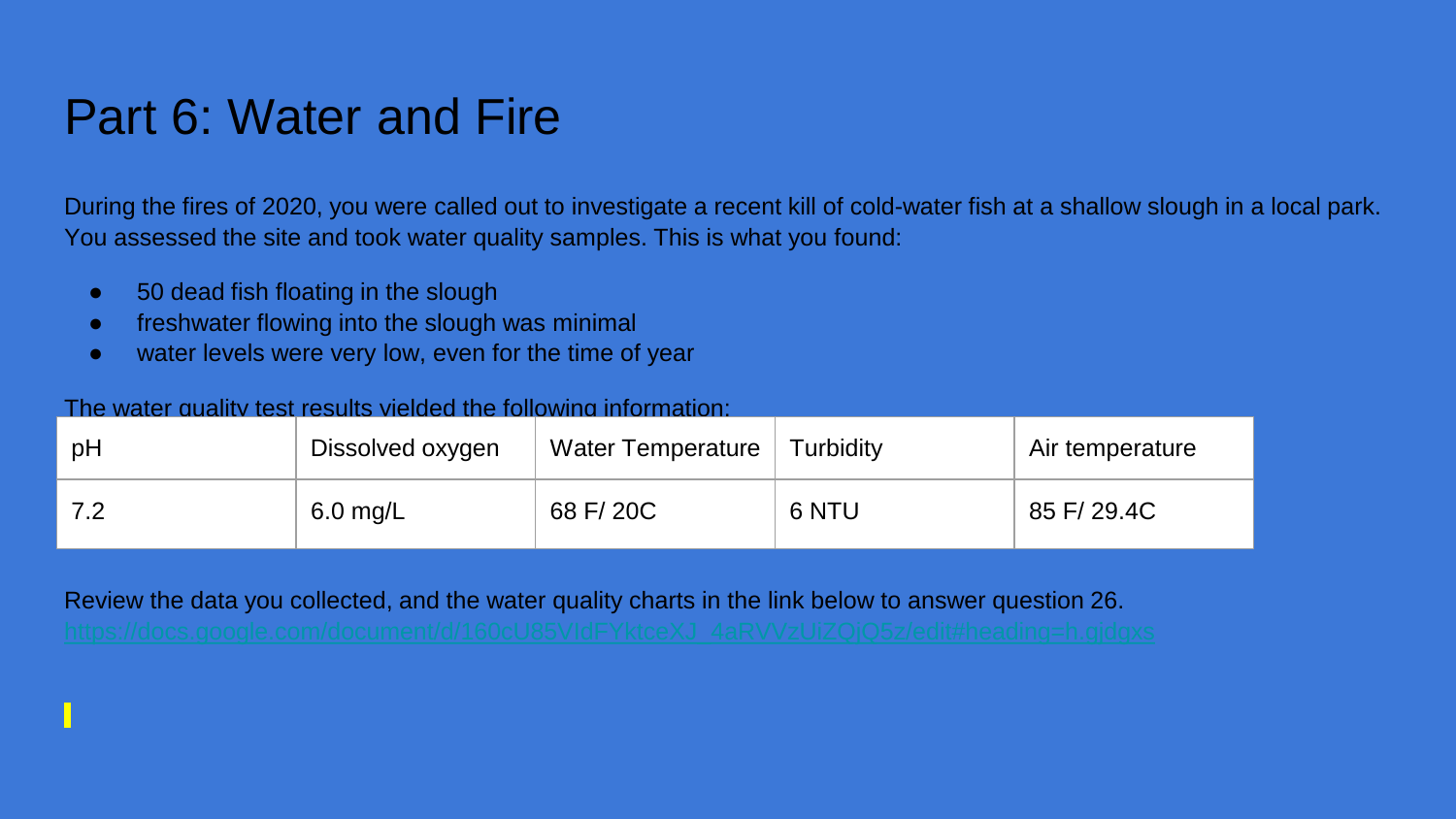#### Part 6: Water and Fire

26. What conditions do you suspect led to the fish kill and why? (4 points)

2 points: the condition(s) of WQ that cause the issue. Answer: Low DO/high temp

2 points: the reason why that is the issue killed the fish. Too low of DO to breathe.

27. How could you mitigate this issue in the future? (4 points)

4 points: How to mitigate the issue. The key/clue was that the water levels were low even for this time of year. ensure no water blockages upstream so that water can flow, reduce illegal water withdraws from upstream, reduce water legal water withdraws from upstream sites. We can also accept add shade/plant trees or anything that can increase DO and reduce temp: